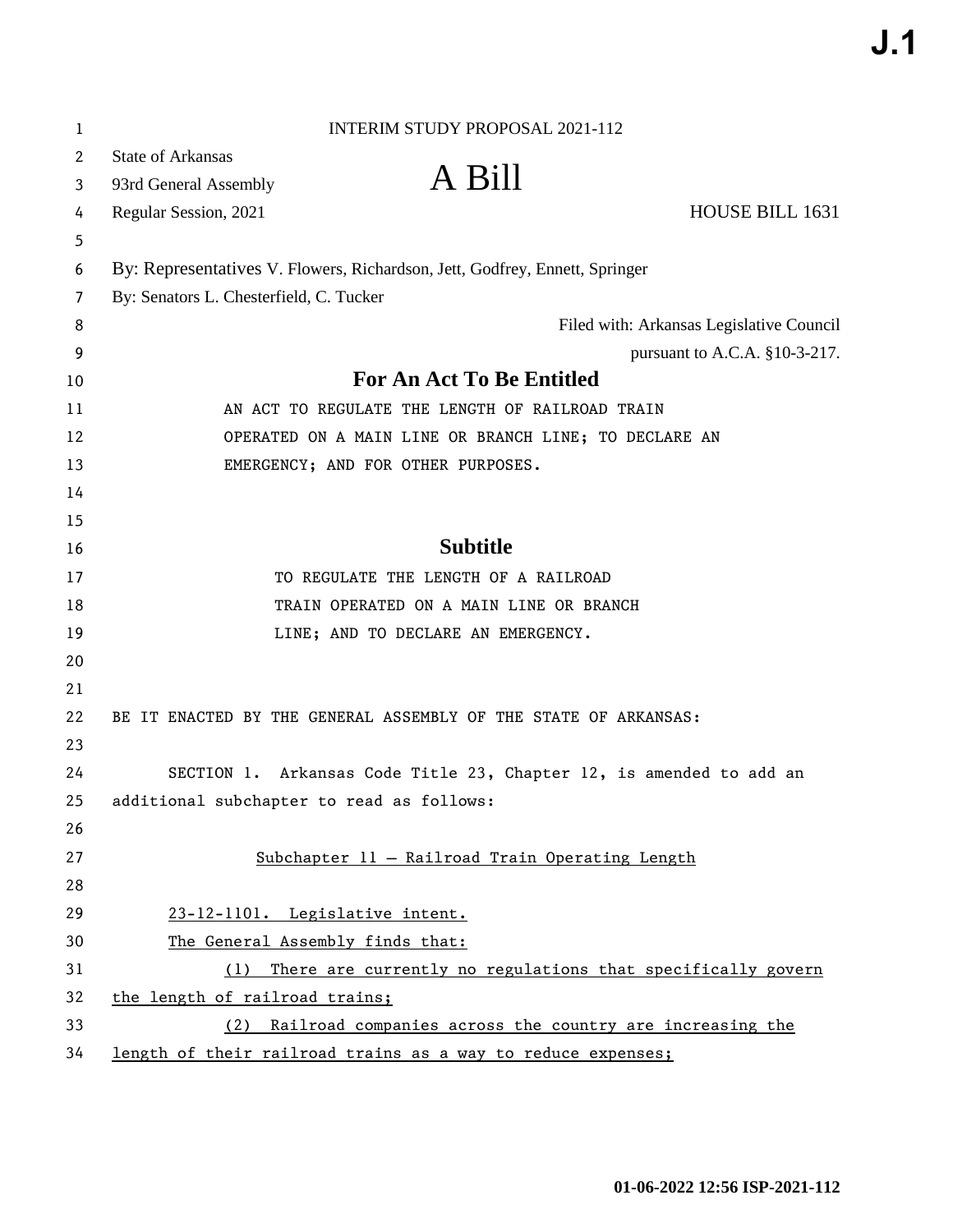| 1  | The Federal Railroad Administration and other federal<br>(3)                 |
|----|------------------------------------------------------------------------------|
| 2  | agencies have investigated whether increasing the length of railroad trains  |
| 3  | is a safety risk;                                                            |
| 4  | The operation on a main line or a branch line of a railroad<br>(4)           |
| 5  | train that is excessive in length exposes the public to unnecessary dangers  |
| 6  | and may cause disruptions of commerce; and                                   |
| 7  | The regulation of railroad train length is necessary for<br>(5)              |
| 8  | public safety.                                                               |
| 9  |                                                                              |
| 10 | 23-12-1102. Definitions.                                                     |
| 11 | As used in this subchapter:                                                  |
| 12 | (1) "Branch line" means a secondary railroad line that branches              |
| 13 | off from a main line;                                                        |
| 14 | "Main line" means a Class I railroad documented in current<br>(2)            |
| 15 | timetables filed as required under 49 C.F.R. § 217.7, as it existed on       |
| 16 | January 1, 2021, that:                                                       |
| 17 | (A) Transports five million (5,000,000) or more gross tons                   |
| 18 | of railroad traffic a year; or                                               |
| 19 | (B) Is used for regularly scheduled intercity or commuter                    |
| 20 | railroad passenger service, or both, that does not include tourist, scenic,  |
| 21 | or historic railroad excursions;                                             |
| 22 | (3)(A) "Railroad" means a form of nonhighway ground                          |
| 23 | transportation that runs on rails or electromagnetic guideways within this   |
| 24 | state, including without limitation:                                         |
| 25 | (i) Commuter railroad service or other short-haul                            |
| 26 | railroad passenger service in a metropolitan area; or                        |
| 27 | (ii) High-speed ground transportation systems that                           |
| 28 | connect metropolitan areas, without regard to whether those systems use new  |
| 29 | technologies not associated with traditional railroads.                      |
| 30 | "Railroad" does not include rapid transit operations<br>(B)                  |
| 31 | in a metropolitan area that are not connected to the general railroad system |
| 32 | of transportation;                                                           |
| 33 | "Railroad company" means any corporation, company, or<br>(4)                 |
| 34 | individual that owns or operates any railroad in this state, whether as      |
| 35 | owner, contractor, lessee, mortgagee, trustee, assignee, or receiver, and    |
| 36 | their officers and agents; and                                               |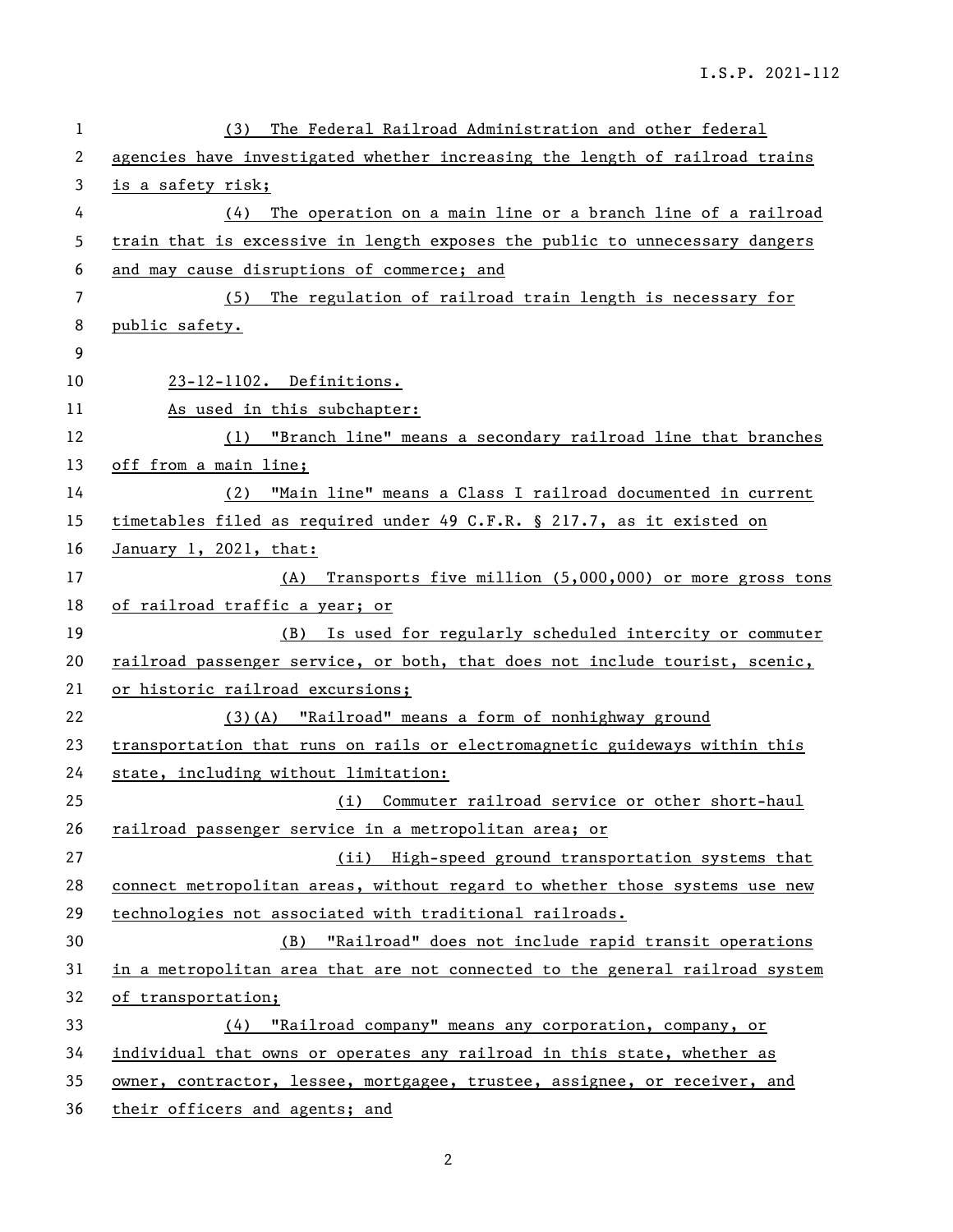| 1  | (5) "Railroad train" means one (1) or more locomotives with or                |
|----|-------------------------------------------------------------------------------|
| 2  | without cars, requiring an air brake test in accordance with 49 C.F.R. § 232, |
| 3  | as it existed on January 1, 2021, or 49 C.F.R. § 238, as it existed on        |
| 4  | January 1, 2021, including without limitation:                                |
| 5  | (A) A single locomotive;                                                      |
| 6  | Multiple locomotives coupled together; or<br>(B)                              |
| 7  | (C) One (1) or more locomotives coupled with one (1) or                       |
| 8  | more cars.                                                                    |
| 9  |                                                                               |
| 10 | 23-12-1103. Maximum railroad train length.                                    |
| 11 | A railroad train operating on a main line or branch line shall not            |
| 12 | exceed eight thousand five hundred feet (8,500') in length.                   |
| 13 |                                                                               |
| 14 | 23-12-1104. Civil penalty - Negotiation.                                      |
| 15 | The Arkansas Department of Transportation may impose on a railroad<br>(a)     |
| 16 | company an administrative penalty of:                                         |
| 17 | (1) Not less than five hundred dollars (\$500) nor more than one              |
| 18 | thousand dollars $(§1,000)$ per foot over the maximum railroad train length   |
| 19 | authorized under § 23-12-1103; and                                            |
| 20 | Not more than two hundred fifty thousand dollars (\$250,000)<br>(2)           |
| 21 | if a violation of § 23-12-1103 causes death or injury.                        |
| 22 | $(b)(1)$ The amount of the administrative penalty under this section may      |
| 23 | be negotiated between the railroad company and the department.                |
| 24 | (2)<br>In determining the amount agreed upon in negotiation, the              |
| 25 | Director of State Highways and Transportation may consider:                   |
| 26 | The nature, circumstances, extent, and gravity of the<br>(A)                  |
| 27 | violation; and                                                                |
| 28 | With respect to the violator:<br>(B)                                          |
| 29 | The degree of culpability;<br>(i)                                             |
| 30 | Previous violations;<br>(ii)                                                  |
| 31 | The ability to pay the penalty imposed; and<br>(iii)                          |
| 32 | The ability to continue to do business if the<br>(iv)                         |
| 33 | penalty is imposed.                                                           |
| 34 | The imposition of administrative penalties under this section be<br>(c)       |
| 35 | conducted under the Arkansas Administrative Procedure Act, § 25-15-201 et     |
| 36 | seq.                                                                          |